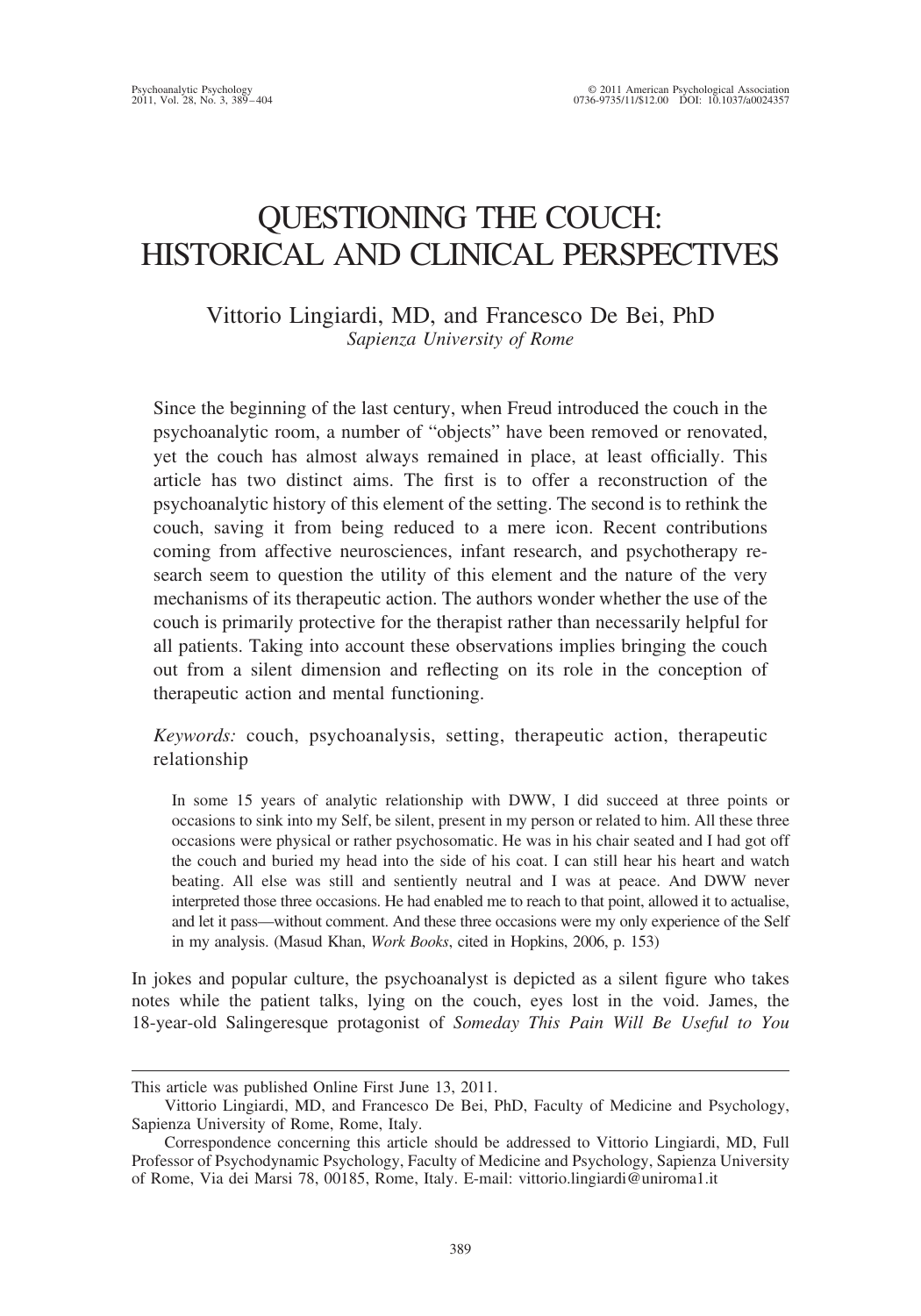(Cameron, 2007), recounts the beginning of his first session in this way: "Dr. Adler sat in her chair and indicated the other chair to me, which was a relief because I wasn't about to lie on the couch. I've seen too many Woody Allen movies and New Yorker cartoons to do that" (pp. 84–85). For us practitioners, however (on, behind, or without the couch), reflections on this clinical object go far beyond simply recognizing its iconic role.

Since 1913, when Freud first discussed in detail the topic of the couch in psychoanalysis, a number of objects from the Freudian room have been removed or renovated and others have ended up in storage, yet the couch has almost always remained in place, at least officially. It emerged unscathed from the days of object relations, ego psychology, and psychology of the self, surviving even the major theoretical reevaluation associated with the relational turn and intersubjectivity. Indeed, more than any other setting element, the couch seems to be the lasting Freudian inheritance. The use of the couch (or lack thereof) is often taken for granted, as if it were a "mute" object in the consulting room. Instead we think, as Michael Fordham (1978, p. 65) put it, that "just as the analyst needs to be aware of his inner world, so does he need to be aware of parts of himself that are outside him in the room."

This article has two distinct aims. The first is to offer a reconstruction of the psychoanalytic history of this element of the setting. Historically, psychoanalytic thought has been characterized by a tension between two opposing theoretical positions on what techniques actually bring about a change in the patient: One point of view stresses the effect of interpretation and insight in the therapeutic evolution, while the other stresses the role of the interpersonal interaction (Greenberg & Mitchell, 1983). In clinical practice, this difference in focus has led to further polarization between those who consider the space of the analytic treatment to be *within* the intrapsychic space (e.g., drives, defenses, and conflict) and those who identify it in the relation *between* the analyst and the analysand (e.g., clinical process and its vicissitudes). The current debate (see, e.g., Celenza, 2005; Olds, 2006; Gallese, Eagle, & Migone, 2007; Schachter & Kächele, 2010) on the usefulness (or not) of the face-to-face position, however, seems to underestimate the scope of this difference. Indeed, there are clearly assumptions underlying the choice of setting *only* with face-to-face is it possible to focus attention on the clinical process and reciprocal patient-therapist adjustments, and *only* with the couch is it possible for the transference and its analysis to unfold properly. These assumptions, however, do not always take into account the various theories of therapeutic action that should support them.

The second goal of this article is to save the couch from being reduced to a mere icon. The use of the couch as part of the psychoanalytic method is, by no means, a shibboleth. On the contrary, it involves fundamental, though no longer universally accepted, aspects of the very nature of the process, as well as technical responses to specific (and widely differing) patients who are unable, for various reasons, to accept the invitation to use the couch, or, when accepting, to tolerate it. This element of the setting raises significant issues, including whether the couch might impair the analyst's receptivity to nonverbal communication and how to approach patients who experience the couch as intolerably depriving and possibly traumatic. Crucially, it also highlights the incompatible views within psychoanalysis concerning the nature of the analyst's desirable or undesirable influence on the patient's functioning. As Celenza wrote (2005, p. 1654, italics added),

The process of psychoanalysis entails an exploration of intrapsychic and intersubjective engagement as it is expressed (verbally and through enactments) in the potential space created. . . . The potential space can be symbolically demarcated and delimited by defensive retreats from intolerable aloneness (disconnection or annihilation) and overstimulating or engulfing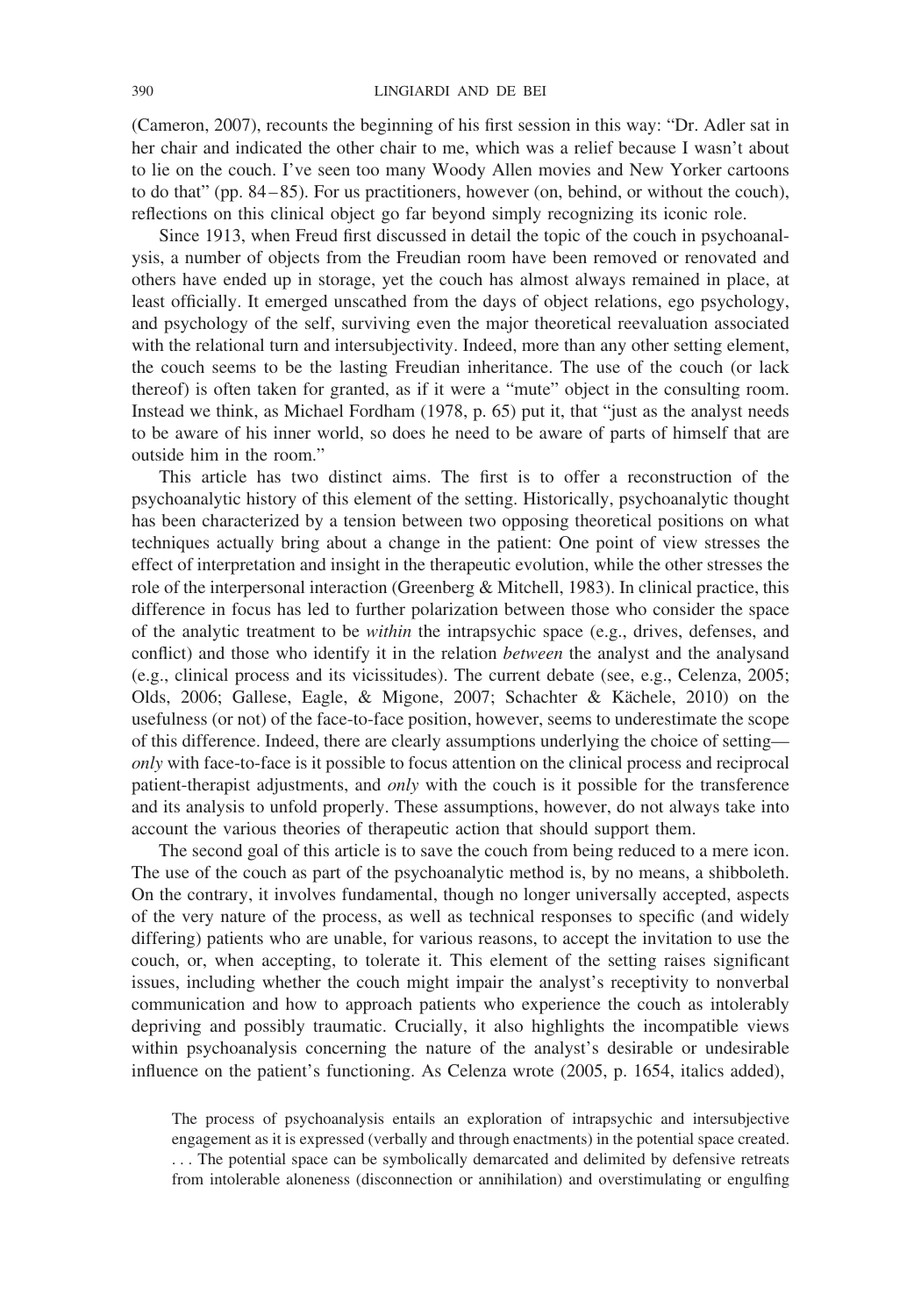#### QUESTIONING THE COUCH 391

engagement. *The couch and the chair can come to represent endpoints for the axis around which these aspects revolve and are anchored*. It is not that the structural arrangement exclusively determines where this tension will be played out, but that, *in locating the endpoints of this axis for each particular analysand, the couch and chair may come to concretely represent disavowed aspects of the danger/safety dialectic attributed to either placement*.

We believe that recent discoveries in neuroscience (Gallese, 2003; Corrigall & Wilkinson, 2003) and in infant (Beebe, Knoublauch, Rustin, & Sorter, 2005; Boston Change Process Study Group, 2005) and psychotherapy research (Barber & Sharpless, 2009; Jones, 2000) can provide a valuable contribution to new ways of thinking about this element of the setting in light of the particular theory of therapeutic action involved in each case.

# The Historical Couch

The traditional setting—patient lying on the couch and analyst sitting behind him—is described by Freud as the foundation of the journey into the dynamic unconscious, facilitating regression and the emergence of primary process material:

I hold to the plan of getting the patient to lie on a sofa while I sit behind him out of his sight. This arrangement has a historical basis; it is the remnant of the hypnotic method out of which psycho-analysis was evolved. But it deserves to be maintained for many reasons. The first is a personal motive, but one which others may share with me. I cannot put up with being stared at by other people for eight hours a day (or more). Since, while I am listening to the patient, I, too, give myself over to the current of my unconscious thoughts, I do not wish my expressions of face to give the patient the material for interpretations or to influence him in what he tells me. The patient usually regards being made to adopt this position as a hardship and rebels against it, especially if the insistence for looking (scopophilia) plays an important part in his neurosis. I insist on this procedure, however, for its purpose and result are to prevent the transference from mingling with the patient's associations imperceptibly, to isolate the transference and to allow it to come forward in due course sharply defined as a resistance. I know that many analysts work in a different way, but I do not know whether this deviation is due more to a craving for doing things differently or to some advantage which they find they gain by it. (Freud, 1913, pp. 133–134)

Although derived from the methods of hypnosis (Freud, 1925; Ellenberger, 1970), the couch has been maintained both as a *personal necessity* and as a *technical element* required for analytic work. In other words, Freud's aim is to give some *suggestions* to the doctor and analyst, making it clear that these suggestions arise from his own personal experience and are therefore liable to variation and not valid for everyone. However, the couch—an accommodation to the human need for a certain distance within so intimate a setting as that of psychoanalysis—became such a well-established rule that in the same article he refers to not adhering to it as a "deviation" (Freud, 1913, p. 134). As Etchegoyen (1986) pointed out, what "Freud introduces as a peculiarity of his own style" soon took on the value of a "universal technical rule" (p. 85), one which can be reflected upon but not modified, because "we can choose our own style, but technical rules are transmitted to us through an analytic community and they cannot be changed" (p. 86). Over time, other reasons have emerged for its use, including the need to inhibit mobility so as to minimize drive gratification and facilitate canalization of "psychic energy" into words; the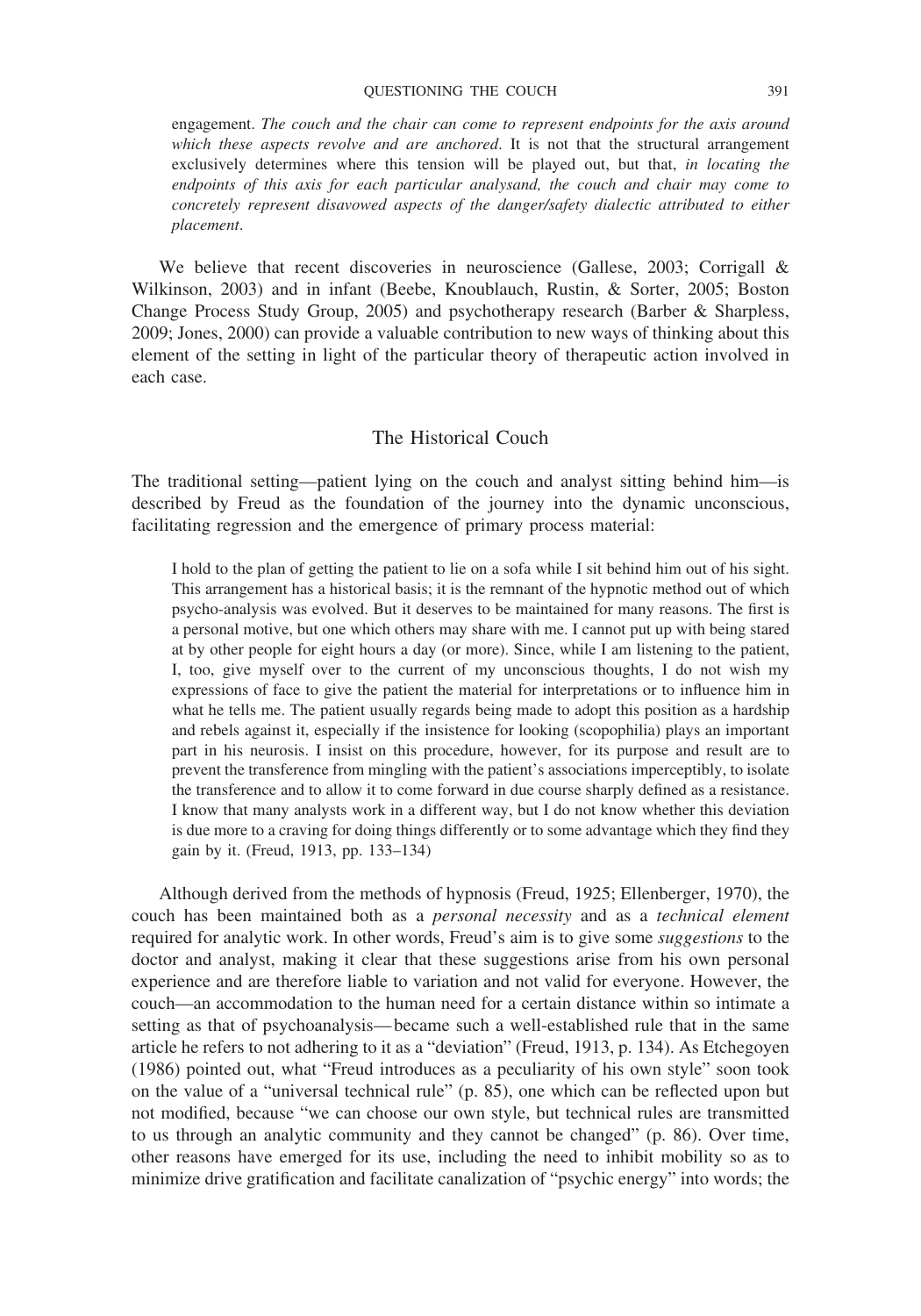need to promote a more favorable, open disposition toward one's unconscious; and so forth.

Thirty years after Freud's "suggestions," Fenichel (1941) made his critical observations on the advantages and disadvantages of the couch. He notes how the "ceremony" of the beginning of the session—the patient enters the office and lies down—can produce a "magical" impression, which can create the effect that analysis and daily life are isolated from each other. This can lead the patient in two different directions: On the one hand, the patient might perceive a discontinuity between his life and what happens during the hour of analysis; on the other hand, the patient may not be able to "metabolize" the material that comes up in the analysis and, therefore, may refuse to transport what was learned into everyday life. Fenichel (1941) comes to the conclusion that the advantages of using the couch outweigh the disadvantages, but he emphasizes that technical rules should be applied flexibly.

On various occasions, Carl Gustav Jung discussed the couch "problem." Here he declares his position very clearly:

In psychotherapy . . . the very fact that the patient has emotion has an effect upon [the doctor]. And it is a great mistake if the doctor thinks he can lift himself out of it. He cannot do more than become conscious of the fact that he is affected. . . . It is even his duty to accept the emotions of the patient and mirror them. *That is the reason why I reject the idea of putting the patient upon a sofa* and sitting behind him. I put my patients in front of me and I talk to them as a natural human being to another, and I expose myself completely and react with no restriction. . . . So, in order to be able to show my patients that their reactions have arrived in my system, *I have to sit opposite them* so that they can read the reactions *in my face* and can see that I am listening. *If I sit behind them*, then I can yawn, I can sleep, I can go off on my own thoughts, and I can do what I please. *They never know what is happening to me*, and then they remain in an auto-erotic and isolated condition. (Jung, 1935/1976, pp. 139–140, italics added)

As we shall see, Jungian loathing for the couch anticipates two themes dear to contemporary psychoanalysis, especially to interpersonal-intersubjective psychoanalysis: the analyst as active participant of a bipersonal field (Renik, 1995) and the centrality of visual reflecting and nonverbal communication (Beebe & Lachmann, 2002). "The crucial point," Jung wrote in *Memories, Dreams, and Reflections*, "is that I confront the patient as one human being to another. Analysis is a dialogue demanding two partners. Analyst and patient sit facing one another, eye to eye; the doctor has something to say, but so has the patient" (Jung, 1961, p. 131). However, not all Jungian analysts have followed the sharp indications of the teacher from Zurich. According to Michael Fordham (1978), a London exponent of an analytical psychology sensitive to clinical theories of the Middle Group, Jung placed too much importance on physical position. Discussing the analytic setting in detail, Fordham explains why "having conducted the analysis with the patient sitting in an armchair in front of me, now I have changed system moving to the couch" (p. 95). Fordham (1978) thinks that the couch is not an obstacle for the establishment of a relationship with the patient; on the contrary, it has several advantages: (a) it facilitates regression; (b) it leads to a dreamlike state of consciousness, bringing the patient closer to his or her unconscious; (c) it facilitates the unfolding of the transference; (d) it allows greater contact with bodily sensations, and, finally, (e) it makes easier for the analyst to maintain the thread of his or her thoughts and bodily processes.

The coexistence of such dissimilar positions can partly explain the fact that use of the couch is not prescriptive in the Jungian setting; rather, it is optional, evaluated case by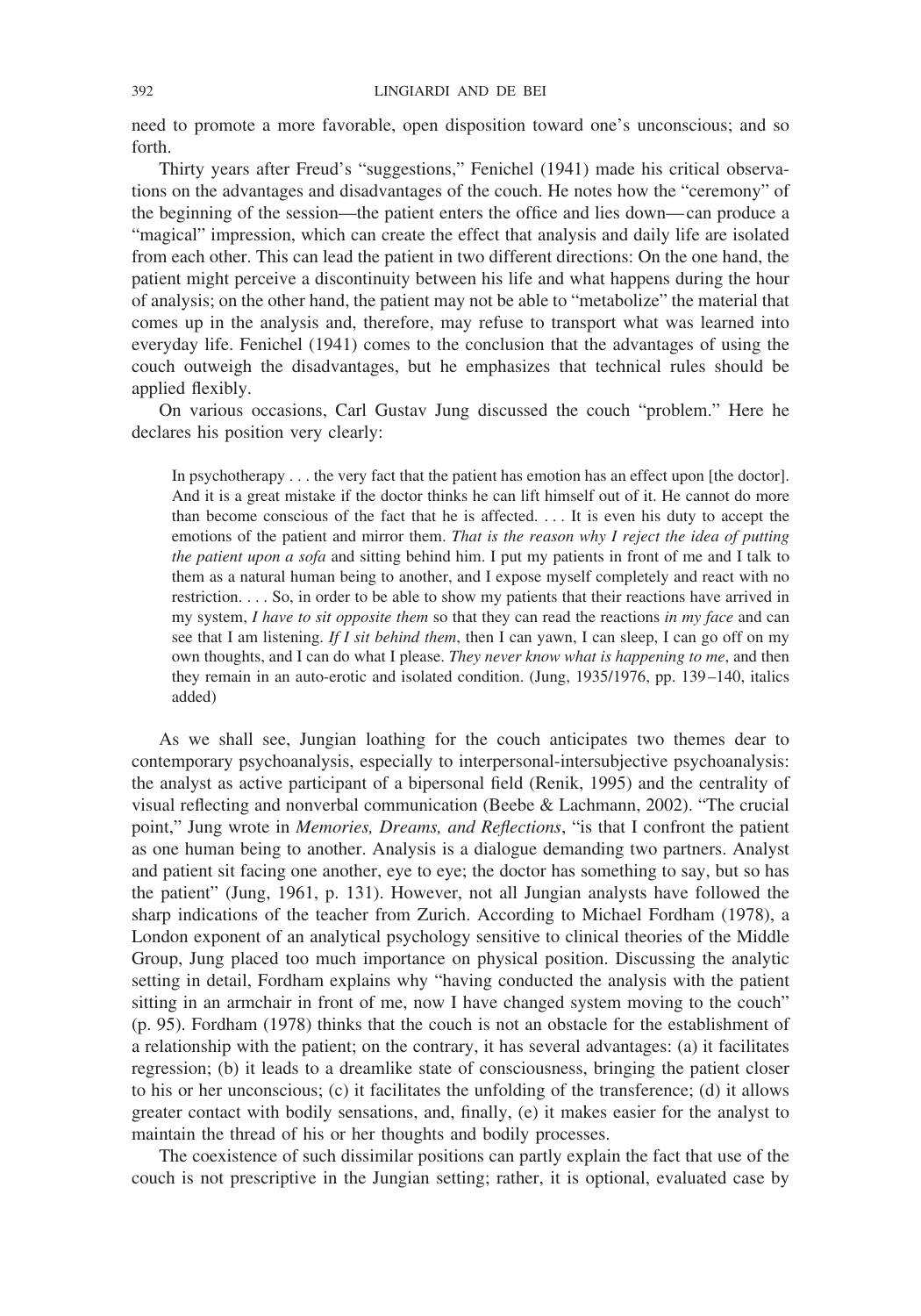case, and often connected to the therapist's personal choice, who may prefer the face-toface position.

Subsequent to Fenichel's monograph (1941), direct references to the couch become less and less frequent. One of these is by Glover (1955), who calls for "reasonable elasticity" in organizing the setting and cites several situations in which patients might have trouble lying on the couch.

According to Fairbairn (1958), on the other hand, the argument for using the couch is actually a rationalization: Behind the need to leave the patient free from the analyst's influence hides the analyst's own need to protect himself from the patient's demands. The couch technique, according to Fairbairn (1958, p. 379), has the effect of

imposing quite arbitrarily upon the patient a positively traumatic situation calculated inevitably to reproduce such traumatic situations of childhood as that imposed upon the infant who is left to cry in his pram alone, or that imposed upon the child who finds himself isolated in his cot during the primal scene.

It is documented that Fairbairn used the couch with his analyzands—see, for example, Harry Guntrip's very telling personal account (Guntrip, 1975); but it is also clear that, after having developed his object-relations theory, he questioned the use of the couch:

Personally I have now abandoned the couch technique in the case of all comparatively recent patients—to great advantage in my opinion. This departure from the classic method on my part represents an attempt to put into practice the logical implications of the object-relations theory. It may be added, however, that I do not favor the technique of the face-to-face interview advocated by such psychotherapists as H. S. Sullivan. In actual practice I sit at a desk, and the patient sits in a comfortable chair placed to the side of the desk, almost parallel to mine, but slightly inclined toward me. In terms of this arrangement, patient and analyst are not ordinarily looking at one another; but either may look at the other, if he so wishes. (Fairbairn, 1958, p. 378)

Although the couch is left over from the hypnotic method, argues Brenner, it should not be considered an "atavistic anachronism" but should instead be seen as a necessary component of the analytic situation. He lists the ("real and concrete") advantages of the couch, including the reduction of interference from external stimuli, and sees the refusal of the couch as a "symptom" to be analyzed in the usual way. As long as this symptom has not been completely analyzed, the patient must maintain his or her face-to-face position, and if, in the end, the "symptom" will be not analyzed, one must conclude that the patient is not analyzable, "treatable maybe, but not analyzable" (Brenner, 1976, p. 155).

Brenner's conclusions are part of the age-old debate about what psychoanalysis actually is as compared to other psychological methods. It is within this debate (especially beginning in the early 1950s) that the argument for the couch is presented as an element that can distinguish between psychoanalysis and the many other dynamic psychotherapies. This comparison with other psychotherapies was particularly awkward as regards the so-called psychoanalytic psychotherapy, which did not seem very different from psychoanalysis, except for its absence of the couch and less frequent sessions. However, psychoanalysis was facing other problems at the time as well, especially its internal fragmentation into different theoretical schools, which was threatening the very identity of psychoanalysis. If there were so many different theories, how could there be a single technique?

This state of events moved Merton Gill (1954) to propose a distinction between *extrinsic criteria*, which refers to a technique (frequent sessions, use of the couch, etc.)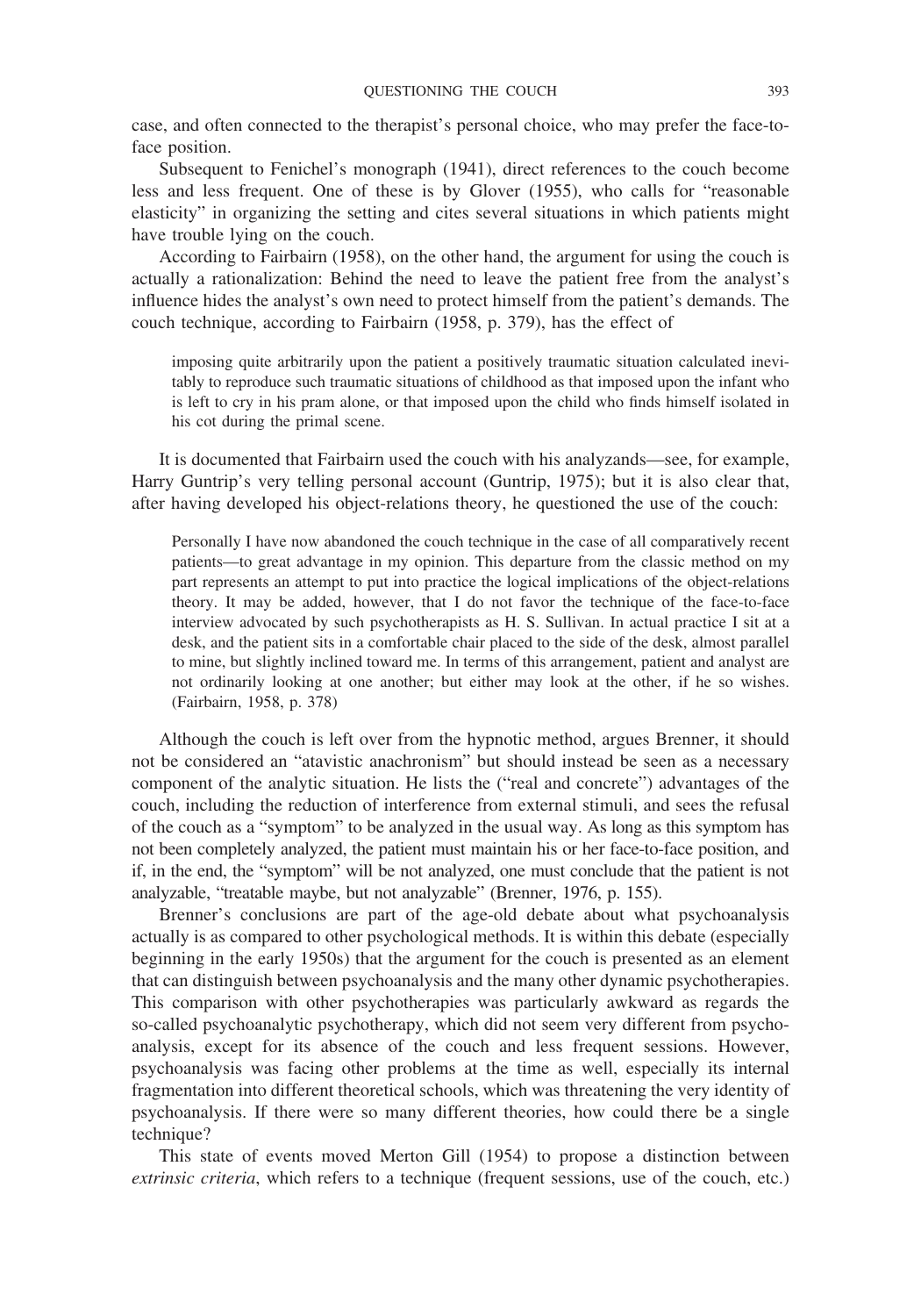and *intrinsic criteria*, which refers to the theory behind the technique (interpretation of transference, analyst neutrality, etc.). This is a distinction that Gill used many times, until, in 1994, he broadened the criteria to make psychoanalysis applicable to different situations (public service, short therapies, etc.) and to a wider spectrum of patients.

According to Kernberg (1999; see also 2004, pp. 105–132), on the other hand, what differentiates psychoanalytic from psychotherapeutic practice is not so much the setting elements (such as the use of the couch) as the quantitative difference. Seeing a patient four times a week allows the development of "changes" that are not possible with a single session a week. Migone (2000; see also Galatariotou, 2000, pp. 392–398; Kernberg, 2004, pp. 127–128) criticizes the reasoning underlying Kernberg's idea of psychoanalysis: According to him, it is not its frequency or intensity that identifies a treatment as psychoanalysis but, if anything, the attention given to the transference. Whether one sees the patient two, four, or five times a week, on a couch or face-to-face, according to Migone, psychoanalysis can be defined mainly by the relevance given to the analysis of transference. The real problem for Migone is why an analyst should choose certain elements of the setting (such as the couch) a priori, without considering the patient's reaction to this setting (for an in-depth examination, see Migone, 2000, 2007). Furthermore, the analyst's preference for the couch may be a manifestation of a defensive attitude, aimed at hiding his own behavioral or emotional reactions, or his own countertransference. In other words, to free ourselves from the exclusive "either/or" position in the psychotherapy-versus-psychoanalysis debate, the later Gill and Migone seem to propose consideration of the use of the couch as a basis for a wider reflection on the relationship between theory and technique in psychoanalysis.

For many years, the issue of the couch has taken this form in the psychoanalytic debate. Only in 1995 did *Psychoanalytic Inquiry* publish an issue devoted to analysts' personal experiences "on, behind, and without the couch" (Lichtenberg, 1995). Their reports confirm the existence of implicit technical, theoretical, and personal motivations in the choice of whether or not to use the couch. All of the authors described the need to analyze whether the patient could have any resistance to the couch, but, independently from whether the authors value its use in clinical practice, the Freudian position remains the baseline from which other considerations depart. Some authors advocate identifying counterindications for its use and possibilities for partial use (Gedo, 1995), and some point out that it is always necessary to think about its pros and cons (Grotstein, 1995; Wolf, 1995). In general, the contributions to this issue of *Psychoanalytic Inquiry* are heterogeneous and, thus, hard to summarize in one common line of thought. Despite efforts to shift the debate about the couch into a broader reflection on clinical techniques, the couch is still the object chosen to defend the psychoanalytic method.

To sum up, it seems that consideration of this element of the setting tends to be monopolized by the issue of the larger debate between psychoanalysis and psychotherapy, wherein the couch defines the border between the two. This, however, has contributed to thwarting the possibility of (and masking the need for) more clinical, less "ideological" reflection on its importance as an element in treatment.

#### The Couch as a Potential Space

Ogden's important 1996 work is dedicated to three aspects of analytic technique: the "fundamental rule," the analysis of dreams, and the use of the couch. Rethinking in light of his concept of the "analytic third," Ogden considers the couch an essential component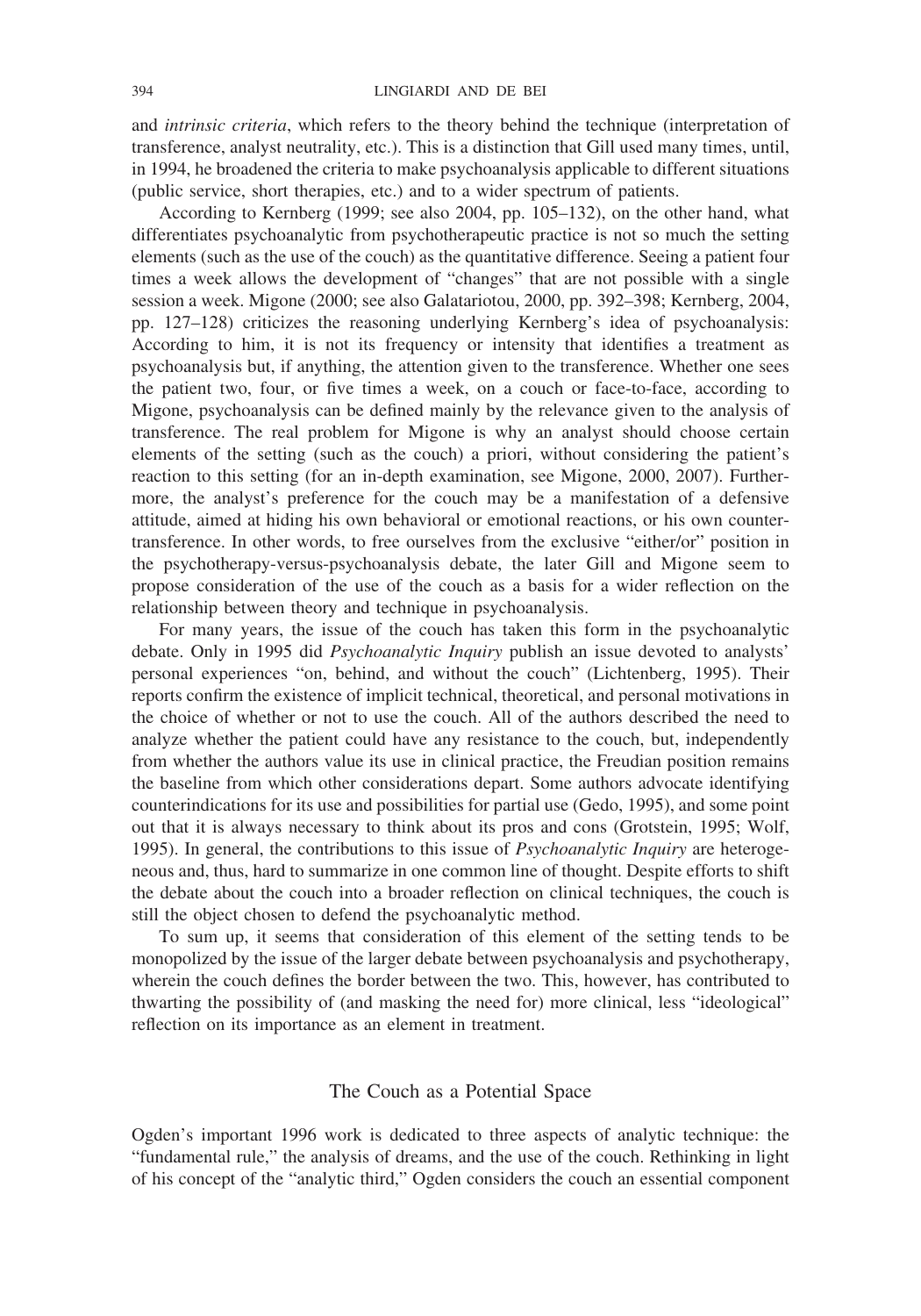of the support structure of psychoanalysis, providing the conditions of privacy necessary for the analyst to enter a state of *reverie* and give himself up to the flow of thoughts:

Presenting the use of the couch in a manner that emphasizes my own need as well as that of the analysand for an area of privacy, a psychological space (in both a literal and metaphorical sense) in which to think and generate experience, represents an important statement to the patient of my conception of the analytic method and of course of our overlapping roles in it. (Ogden, 1996, p. 886)

Ogden, and British psychoanalysts in general, use the "private space," with the couch as a symbolic space. However, while Ogden calls it the "analytic third," other authors, such as Winnicott (1954b) and Balint (1959), interpret this space symbolically, using the metaphor of the mother-child relationship. This metaphor allows them to speak of analysis as a "new beginning." "The child," wrote Balint (1959), "begins his life as our patients, lying on his back. . . . When we start the treatment, we offer them a setting that, in most cases, causes them to adopt a child posture" (p. 95). "In so far as the patient is regressed (for a moment or for an hour or over a long period of time)," wrote Winnicott (1954b), "the couch is the analyst, the pillows are breasts, the analyst is the mother at a certain past era" (p. 288).

In a highly controversial clinical case, Casement (1982) presents the story of a woman, Mrs. B., who had suffered severe burns at the age of 11 months and later had to endure long surgical procedures. Mrs. B. remembered her mother holding her hand during one of these operations and, later, "her terror upon finding her mother's hands slipping out of hers as she fainted and disappeared" (p. 280). At that moment, the patient "felt that she was left alone with no one to protect her from the surgeon who seemed to be about to kill her with his knife" (p. 280). During another session, Mrs. B. recalled a dream (in which she tries to feed a desperate child) that made Casement think that the patient had constructed an idealized vision of her childhood prior to the accident. However, when he tried to tell her that everything may not have gone as happily as she always needed to believe, she reacted by raising her arm as if to stop his words. After a period of silence, Casement took the opportunity to interpret her fear of finding any negative element in the period before the accident:

The next day Mrs B. came to her session with a look of terror on her face. For this session and the five sessions following, *she could not lie on the couch*. She explained that when I had gone on talking, after she had signaled me to stop, *the couch had "become" the operating table with me as the surgeon*, who had gone on operating regardless, after her mother had fainted. She now couldn't lie down 'because the experience will go on' . . . At the start of the operation her mother had been holding her hands in hers, and Mrs B. remember her terror upon finding her mother's hands slipping out of hers as she fainted and disappeared . . . She now thought she had been trying to refind her mother's hands ever since, and she began to stress the importance of physical contact for her. (Casement, 1982, p. 280, italics added)

In this context, we can see the couch taking on a more specific meaning tied to both the patient's history and the content of the sessions.

In a recent article, Tyminski (2006), a Jungian author strongly influenced by the British school of object relations, describes three patient reactions to a change in the analytic setting—in this case, the introduction of the couch: the *embracing* response (excitement and curiosity), the *ambivalent* response (startle and surprise), and the *rejecting* response (anger and fear). Tyminski (2006) interprets these responses as transference reactions, confirming the "symbolic territory" of the couch. "Each of these affects," he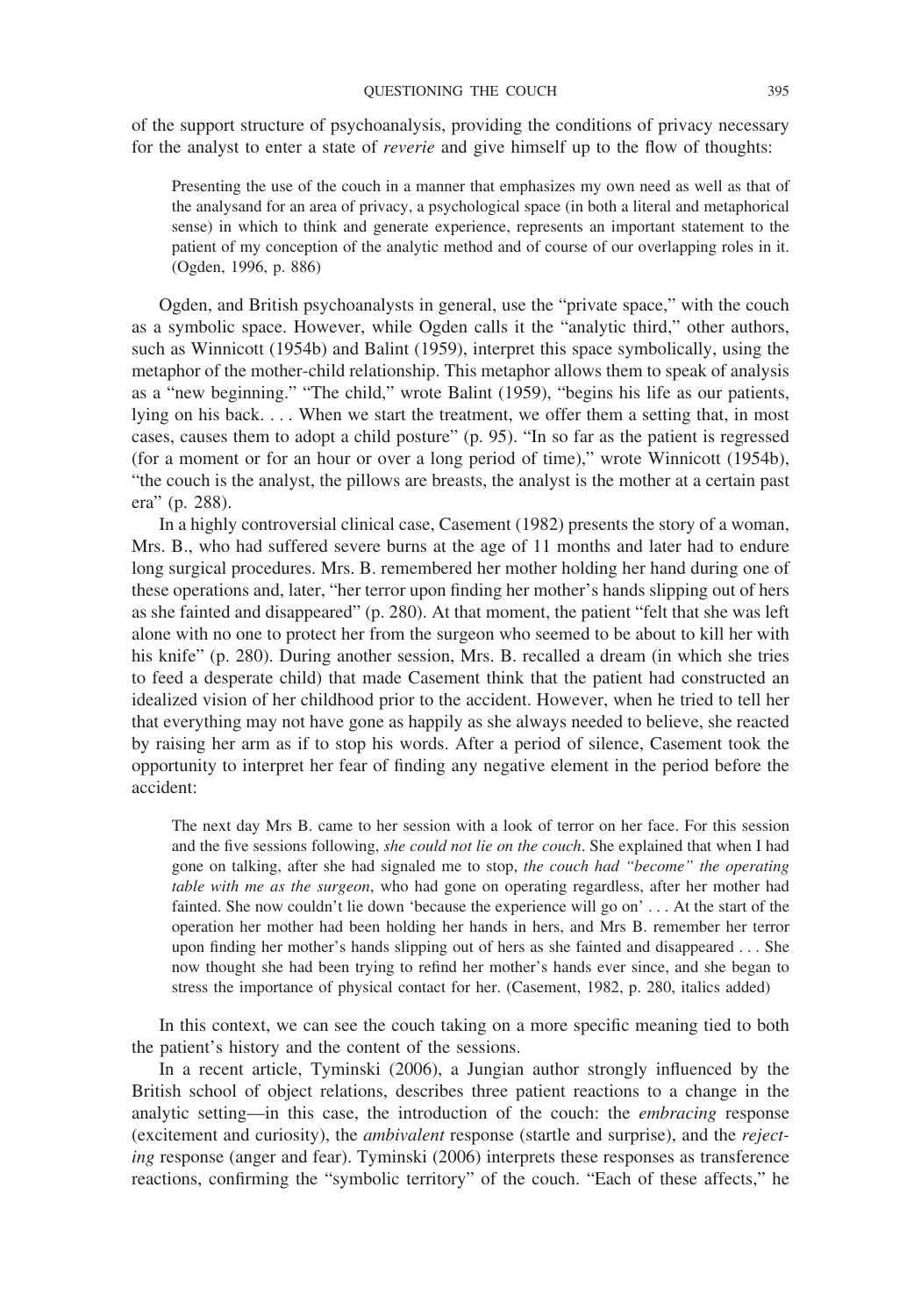concludes, "gave a different meaning to the couch, which as a true symbol could not have a single, fixed signification" (p. 649).

Seen in this way, the couch can be a crib (Waugaman, 1987, 1995; Winnicott, 1954a) or a coffin (Frank, 1992; Guntrip, 1961; Winnicott, 1954b); it can evoke experiences of abandonment, fear of dirtying the couch (Frank, 1995), and fear of being attacked (Chessick, 1971). The couch, as well as the setting in general, can also become a battlefield for control, where there is an imposition that can be accepted or rebelled against (Ferro, 1996; Meissner, 2005). It can be the measure of rivalry with other patients associated with the desire to own the analyst exclusively, taking the couch as a symbol of the analyst (Waugaman, 1995, 2003); it can be the object of sexualized or incestuous desires, such as lying in the bed of the analyst-mother (Ogden, 1996).

According to these authors, the couch takes on the role of a "potential space" (Ogden, 1996), capable of activating transference and countertransference dynamics in which patient fantasies merge on a symbolic level with the relationship with the analyst. Thus, rather than bringing out the dynamics of patient drives, the space between patient and analyst created by the couch serves to facilitate regressive, fantasy, and symbolic elements activated by the transference. Moreover, Grotstein (1995) advocates the use of the couch, adding that "lying down facilitates the attainment of that brain state known electroencephalographically as theta rhythm, which corresponds to what Bion (1962) termed *reverie*—the state that characterizes the receptivity of a nursing mother and the receptive state of her infant during the nursing" (p. 398). In this way, the analyst receives the patient's dreamlike associations in a dreamlike state and then processes them cognitively.

However, making the point that the use of the couch reflects the analyst's own needs, Ogden (1996) leads us to believe that the couch continues to be used primarily because it serves to "protect" the analyst and his or her privacy. Behind the couch, the analyst is not seen by the many eyes that would otherwise be continually questioning and probing him or her. There is no doubt that, in many cases, this "protection" is useful for the analyst, but we may question whether it is also useful for the patient.

As Alessandra Lemma (2010, pp. 8–9) points out,

the use of the couch with patients whose anxieties are concretely experienced in the body . . . requires careful consideration. In my experience, for some of these patients, the use of the couch is unhelpful ... not because it provokes a malignant regression ... but primarily because it bypasses the visual field and the conflicts that are encapsulated through the meeting of two gazes. The invitation to lie on the couch may indeed be welcomed by some of these patient because they want to avert the mutual gaze of therapist and patient, out of fear of what it might do to them (e.g., they may feel shamed as the therapist looks at them), or out of fear of what their gaze might expose to the therapist (, e.g., it may reveal their hatred). Conversely, some patients seek out the visual relationship to intimidate or humiliate the therapist. But here, too, I have wondered whether the use of the couch is primarily protective for the therapist rather than necessarily helpful for this kind of patient.

# The Relational Couch

The foundations of classic analytic technique, which defined the therapeutic relationship in terms of neutrality, abstinence, and anonymity, have given way to other metaphors to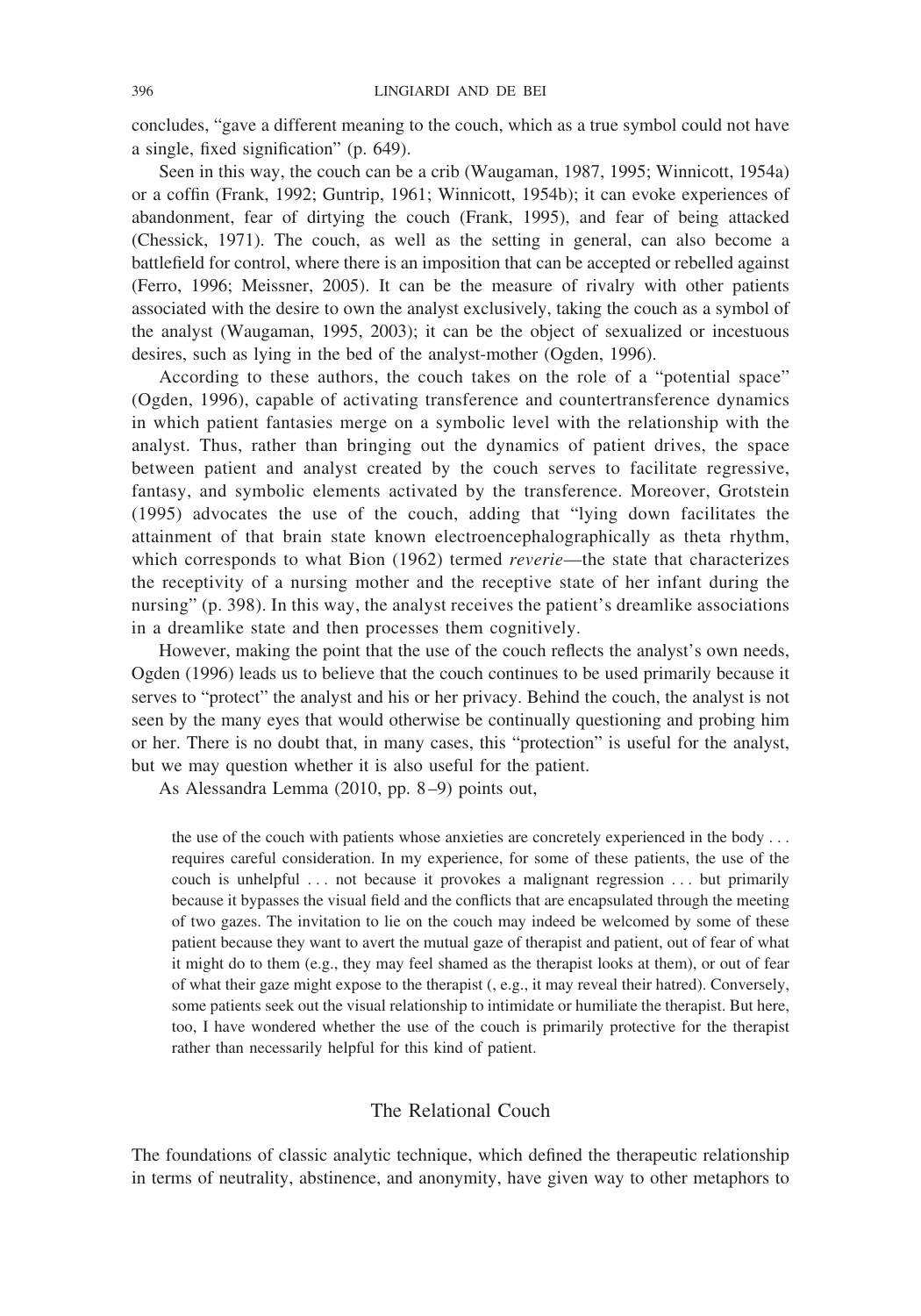describe the analytic process<sup>1</sup>. If in the classical view the couch had a specific technical function, what will be its place in this new model of the therapeutic relationship? Stephen Mitchell (1997) relates an initial session with a woman coming from a 6-year analysis with an analyst she recalls as cold and distant:

This woman told me that she had become very focused on her analyst's squeaky chair, which, she decided, betrayed discomfort on the analyst's part. The patient used the squeaks to guide her productions (either associations or silences), sometimes changing what she was doing when a squeak occurred or, alternatively, defiantly continuing. (Mitchell, 1997, p. 13)

In the classical model, the couch was seen as allied with the analyst in the attempt to eliminate from the setting his or her personal characteristics, subjectivity, and idiosyncrasies. All this did, according to Mitchell (1997), was to assure that "the history of psychoanalysis has been laced through with squeaks" (p. 13). After recognizing the inevitability of the analyst's participation in the relationship, the couch was still not eliminated but, as opposed to earlier interpretations, "those squeaks are now being heard and deciphered" (p. 13). In this sense, Gill asks, "Is the couch really necessary?" (1994, p. 70)

Aron (1996) explains that he prefers to use it because

it is easier for me to listen to [the patient] and to let myself relax and try to tune into what [the patient] is saying when I don't have the pressure of being looked at. In not being observed, I can be less self-conscious. I can join [the patient] in a state of mind in which we both may hear and see things differently than we usually do. (Aron, 1996, p. 142)

In any case, the couch *remains* a valid analytic tool, more and more integrated into a subjective approach to the setting. The patient's uncomfortable feeling or his refusal to lie down is no longer seen as "a symptom of his mental conflict" (Brenner, 1976, p. 154) or as the result of the neurotic character's need to look (to control; Freud, 1913, p. 715).

On this subject, Aron says that

There have been times when patients have told me how isolated they have felt on the couch, and I told them that I found the couch to be a deprivation as well, since I missed not seeing them in the usual manner and have given up a more social position in relation to them. Patients have been quite surprised to learn not only that I might miss them but that I have mixed reactions to the couch (Aron, 1996, p. 142).

As anticipated, in his work, "Vis-à-vis the Couch: Where is Psychoanalysis?" Celenza (2005) reflects on the ways in which the couch and the armchair can be used in analysis to preserve a sense of safety and to defend against fear. Celenza shows how (a) the themes of danger and safety imply a continuous dialectic tension within the dimensions of involvement/privacy, interiority/exteriority, and subject/object, (b) the different positions of the setting imply a vision of the analyst as an objectified other, a partial and subjective object, or a subject with his own internal world, and (c) therapeutic action associated with the patient lying versus sitting has been underestimated in clinical theory (see Meissner, 2007).

 $1$ <sup>1</sup> The references to these "new orientations" are growing in number and are part of a literature that is now very vast. Of the many, we will limit ourselves to mention Aron (1996), Aron & Harris (2005), Mitchell and Aron (1999), Beebe & Lachmann (2002), Mitchell (2000), Sander (2007), Stern et al. (1998), and Suchet, Harris, and Aron (2007).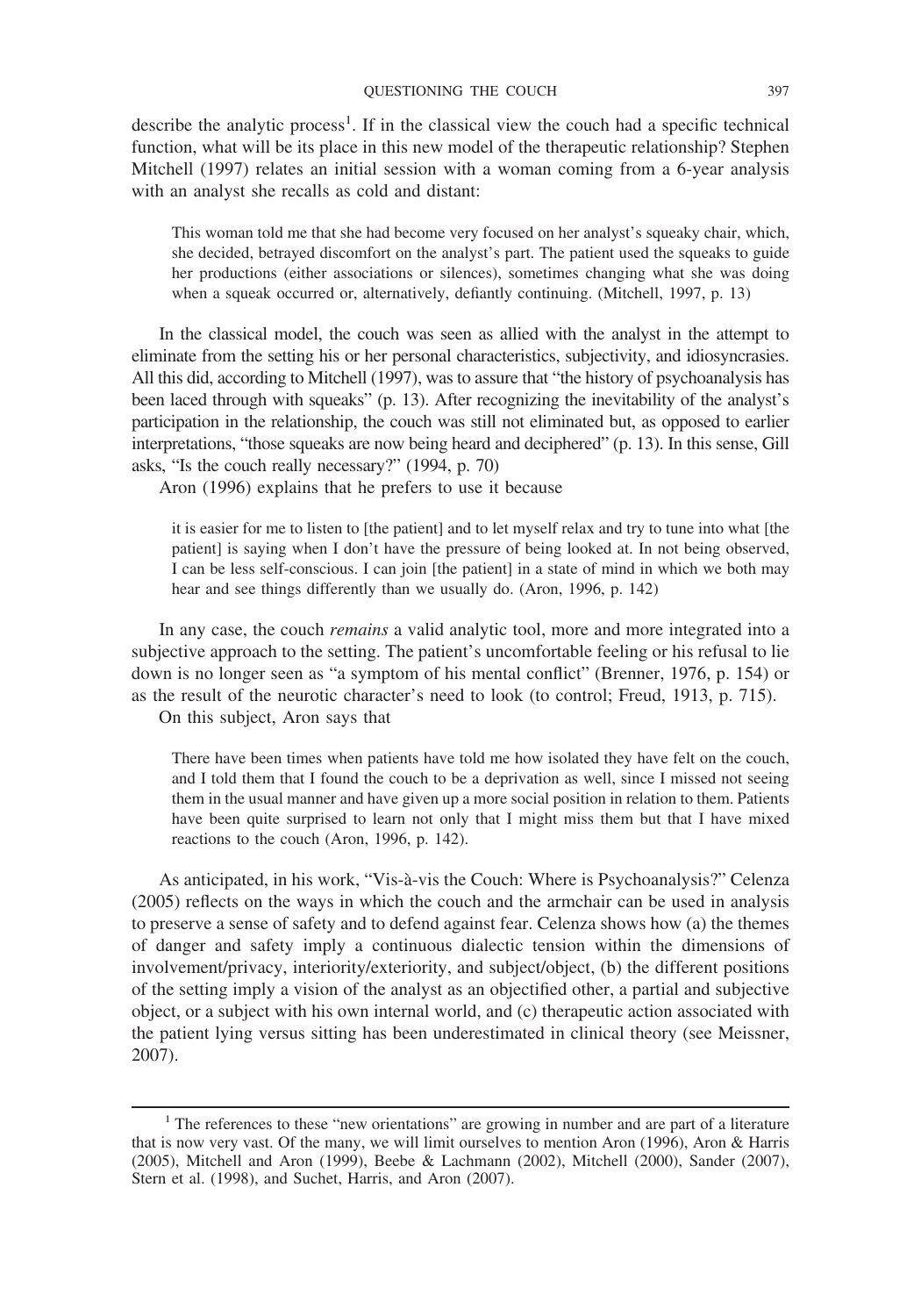The premises change, as does the couch's use and significance, but not the tool itself. As we know, in the relational perspective, every aspect of the behavior of both patient and analyst is seen within a continuous *negotiation* of the analyst's needs and the needs of the patient, and it is within this framework of meanings that the significance of the couch, as a *symbolic* and *concrete* object, is to be understood.

In brief, relational authors, along with the British authors, consider the couch as a physical object that organizes the personal and interpersonal space, the subjective and intersubjective space. It is seen as an object that "organizes" the distance between patient and therapist, a distance that is monitored (negotiated), given its impact on the therapeutic relationship and the clinical process.

# New Directions: Psychotherapy Research, Infant Research, and Neuroscience

In recent years, great interest has been shown in the construction of the therapeutic alliance, which has, in turn, redirected the interest of researchers toward multiple aspects of the therapeutic relationship. Transference and countertransference (Betan, Heim, Conklin, & Westen, 2005; Bradley, Heim, & Westen, 2005) and the dynamics of attachment (Diamond, Clarkin, et al. 2003; Diamond, Stovall-McClough, Clarkin, & Levy, 2003; Obegi & Berant, 2009), for example, have been studied in terms that are increasingly interactive and concerned with microprocesses (Barber & Sharpless, 2009; Lingiardi & De Bei, 2005; Colli & Lingiardi, 2009).

Interest in the relationship and the individual characteristics of patient and therapist, along with the study of rupture and repair and concurrent negotiation processes, are all aspects that have resonated within contemporary relational psychoanalysis, contributing not only to fill the gap between researchers and clinicians but also to build a common field of dialogue between research and clinical psychoanalysis (Safran & Muran, 2006; Westen, 1998).

Similarly emerging from a fertile clinical exchange are the data and studies coming from infant research. In this case, *rhythm* and *attunement* are the recurring terms. Child and caregiver interact in search of a "specific correspondence" (Sander, 2007); preverbal children and their mothers are involved in a dialogue that is a precursor to later relational ability and style (Jaffe, Beebe, Feldstein, Crown, & Jasnow, 2001), and the child is predisposed from birth to use other people to regulate his or her behaviors and emotional states (Gergely & Watson, 1996; Watson, 1994). These regulatory exchanges are precursors to the subsequent development of self/other regulation skills, which eventually inform the adult relational style and are inevitably represented in the therapeutic relationship (Beebe & Lachmann, 2002; Schore, 2000, 2007).

Recognition of the importance of the nonverbal seems to offer a new dimension to the usefulness of the couch as an instrument of treatment. For Lachmann (2005, personal communication), for example, nonverbal signals represent a channel of communication that is fundamental for therapeutic work, especially with "difficult patients," but the use of the couch deprives the treatment of this communication. Naturally, vocal rhythm and intonation would still be available, but Lachmann asks, "Why restrict the nonverbal to this level?"<sup>2</sup>

<sup>&</sup>lt;sup>2</sup> It is interesting to remember that Freud himself (Breuer and Freud, 1895/1955, p. 280) had been the first to suggest to the clinician to observe attentively the expression of the patient's face in order to discover, through the presence of tension and facial expression, the memory of what he was trying to deny.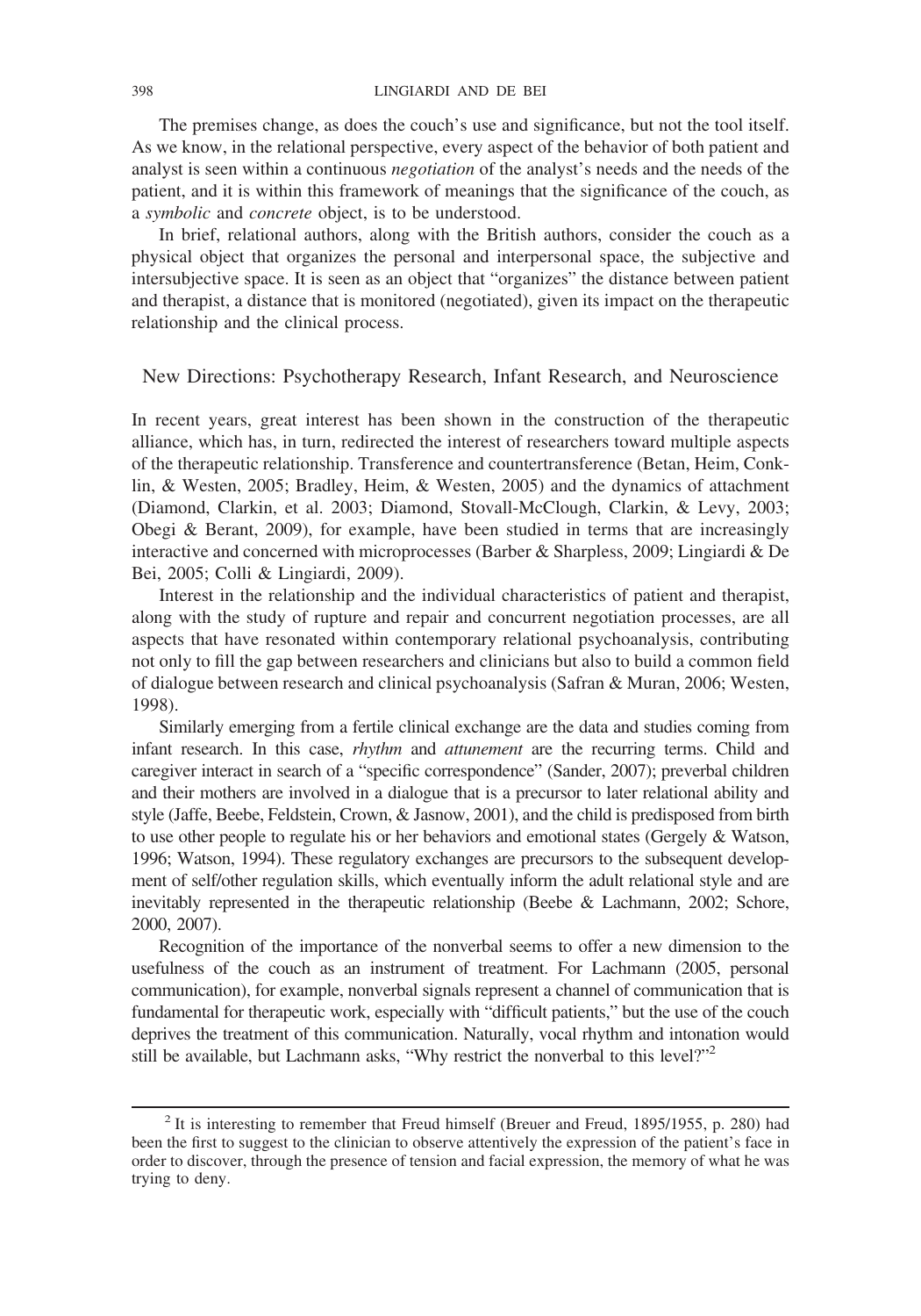As is well known, studies on procedural memory, which led to a reconceptualization of the repressed unconscious in terms of procedural unconscious (see, e.g., Lyons-Ruth, 1999; Stern et al., 1998; Stern, 2004), initiated a dialogue between psychoanalysis and neurosciences that has made it possible to construct shared concepts of mental development (Mayes, Fonagy, & Target, 2007; Siegel, 1999) and of the functioning of the emotions (Schore, 1994, 1997), in which the theme of the relationship is central. On the other hand, they have also inspired a redefinition of the mechanisms of therapeutic action. Psychotherapy is conceived as an "enriched environment" in which, thanks to the plasticity of the brain, new interactions and experiences add stimuli capable of acting on the conscious and unconscious associative networks underlying affective states and pathological or dysfunctional behaviors. Outcome studies on psychotherapies that use brain imaging in an attempt to identify neuronal correlates of change (see also Mundo, 2006) are still few but are cited more and more frequently. Indeed, Gabbard and Westen (2003, p. 59, italics added) went so far as to state, in a rather lapidary manner, that "psychoanalytic theory will rapidly become an anachronism if theorists imagine that *reclining on a couch* generates useful data but *reclining on a table during neuroimaging procedures* does not."

It is difficult to approach discoveries such as those of mirror neurons and their implications for fundamental themes of psychoanalysis, such as intentionality, empathy, linguistic understanding, identification and projective identification, transference, and countertransference, without reflecting, as some authors are beginning to do (Celenza, 2005; Olds, 2006), on the various intersubjective implications of the use of the couch and the face-to-face position.

According to this point of view, if the analyst's observation of the patient's actions and emotional expression activates the same neural pattern in him or her that is activated in the patient, thus triggering an automatic simulation process in the analyst, then it is plausible to hypothesize that the analyst's sensitivity to, and awareness of, his or her own spontaneous thoughts and feelings when interacting with the patient may constitute an important source of information on what is going on in the patient's mind. Similar reasoning also holds for the conceptualization of the patient's transference reactions: As the analytic situation become more interactional, the patient's observation of the analyst's behavior and emotional expressions activates in the patient the same neural patterns activated in the analyst, triggering an automatic simulation process in the patient.

In this context, Gallese, Eagle, and Migone (2007, p. 163, italics added) write,

To the extent that the analyst "hides" behind the couch, the initial condition of mutual empathic resonance is tilted in favor of the analyst. That is, the patient has fewer cues to observe and simulate than the analyst. . . . When the analyst is "hidden" [behind the couch] what appears to be lost are reduced opportunities for the patient to examine and reflect on transference reactions in the light of cues emitted by the analyst . . . and to understand and internalize various aspects of the analyst's reactions and the effects these reactions have on him or her. If *one considers such interactions an important aspect of the therapeutic process*, then indeed a good deal may be lost by use of the couch.

The result of this is that the analytic method is beginning to be criticized from the point of view of the couch as a "depriving" factor (Olds, 2006, p. 39), which risks weakening the therapeutic process. Those who begin to see psychotherapy as an intra- and intercerebral communication know that a large part of this communication takes place on the visual and nonverbal level. Hence, we can ask along with Olds (2006, p. 39), "Why then give up one of our major assets?"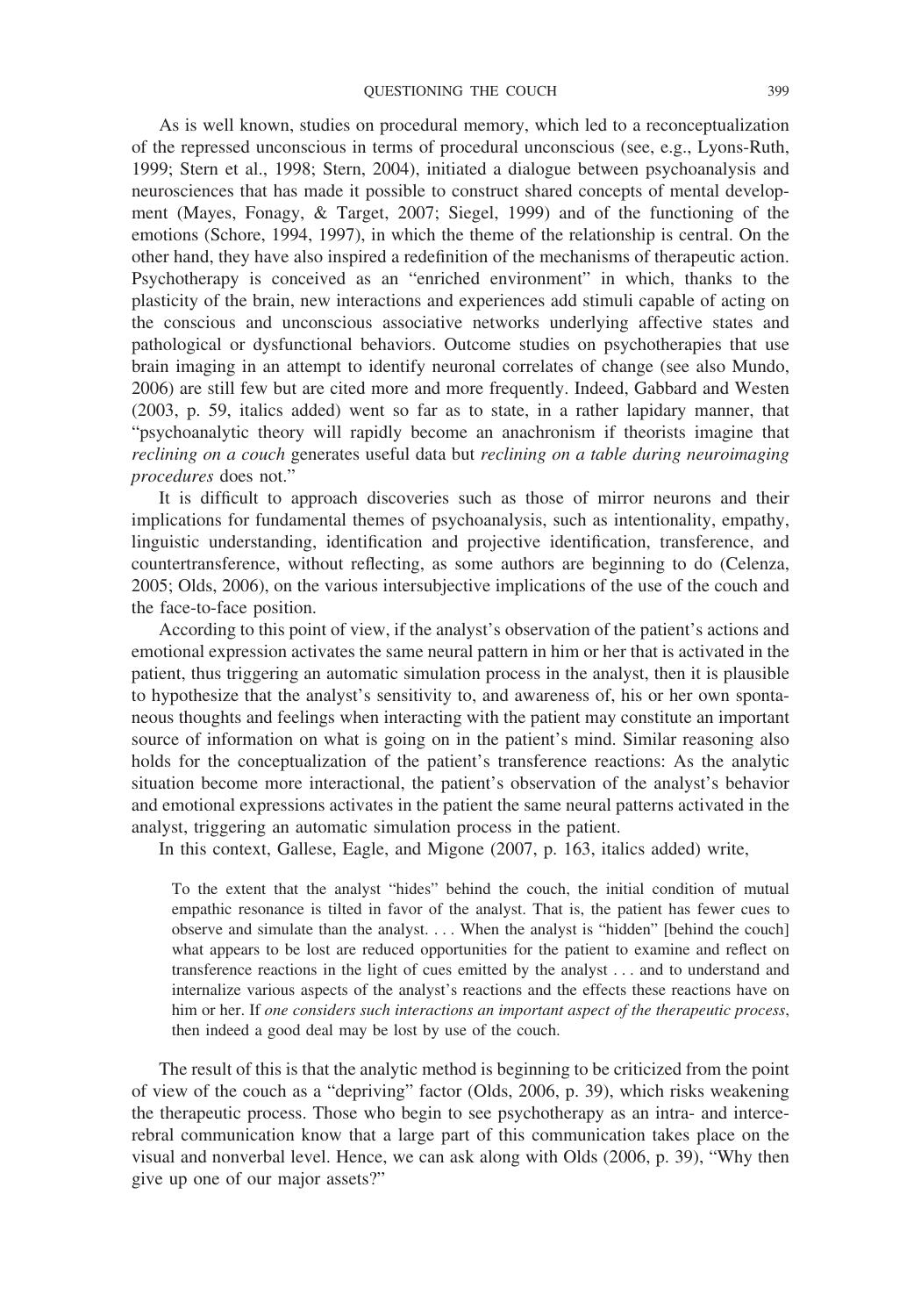#### Conclusions

What is the place of the couch in a method of treatment that is increasingly in dialogue with the mechanisms being described by these new disciplines? Does it still have a place? Or have these discoveries inevitably transformed it into an anachronistic, if not outright "depriving," tool? Surely the contributions coming from intersubjectivity theory and affective neurosciences, attachment theory, and research in psychotherapy all raise even more central questions that concern the nature and the very mechanisms of therapeutic action.

As we tried to demonstrate in the first section, the various psychoanalytic models use and legitimate the couch within their vision of "what works to cure." In this sense, we should not speak simply of a psychoanalytic couch but rather of an intrapsychic couch, an object couch and a relational couch.

In the classical model, the couch is conceived (and used) within a theory of treatment that focuses on insight; thus, the couch becomes an effort to help eliminate the analyst from the field, leaving him or her in the background in order to bring out the patient's transference and defense configurations.

With the relational authors, attention on the transference-relational dimension combines with a clinical focus on the therapeutic *relationship*. In this model, the couch becomes the border, continually being negotiated, between *the professional* and *the personal* on which the analytic relationship is based (Bromberg, 1998).

Contributions from neuroscience and infant research suggest the importance of mutual regulation in attachment relationships and describe the mind as inherently diadic, social, and interactive (e.g., Siegel, 1999). Moreover, researchers have repeatedly stressed the role of "interactive regulation" (Beebe & Lachmann, 1998, 2002; Beebe et al., 2005) and "something more than interpretation" in psychotherapeutic change (Stern et al., 1998; Boston Change Process Study Group, 2010). In brief, these fields of research draw us to consider the *quality* of interactive processes in psychotherapy, in order to prevent the transformation of the analytic environment from therapeutic to depriving.

However, analytic practice has taught us not only the importance of paying attention to the *therapeutic relationship* and the subjectivity involved but also the healing power of the individual's symbolic and private space (e.g., Winnicott, 1965; Khan, 1974; Modell, 1993). To use a more up-to-date terminology, we could call this the dialectic between selfand other-regulation (Beebe & Lachmann, 2002).

Taking into account the discoveries and observations from neuroscience, infant research, and attachment theory implies bringing the couch out from a silent dimension and reflecting on its role in the conception of therapeutic action and mental functioning. This would allow greater flexibility in its use, freeing the "couch versus face-to-face" question from the "psychoanalysis versus face-to-face" dichotomy. Personality traits, psychopathology, and the nature of the *relationship* can thus become the basis on which to determine whether or not the couch will serve in each case as a catalyst for the clinical process and the therapeutic relation. The fact remains that many clinicians no longer use the couch in their practice with severely anxious, paranoid, or personality disordered patients. This seems to confirm the recent statement in the *Psychodynamic Diagnostic Manual* (Psychodynamic Diagnostic Manual Task Force, 2006) that claimed that "borderline patients are helped by clear limits and structure, and *they usually need to look at and hear from the clinician* so that they can develop a sense of the therapist as a 'real person' (*hence*, *both the psychoanalytic couch and long silences are ordinarily contraindicated*)" (p. 28, italics added).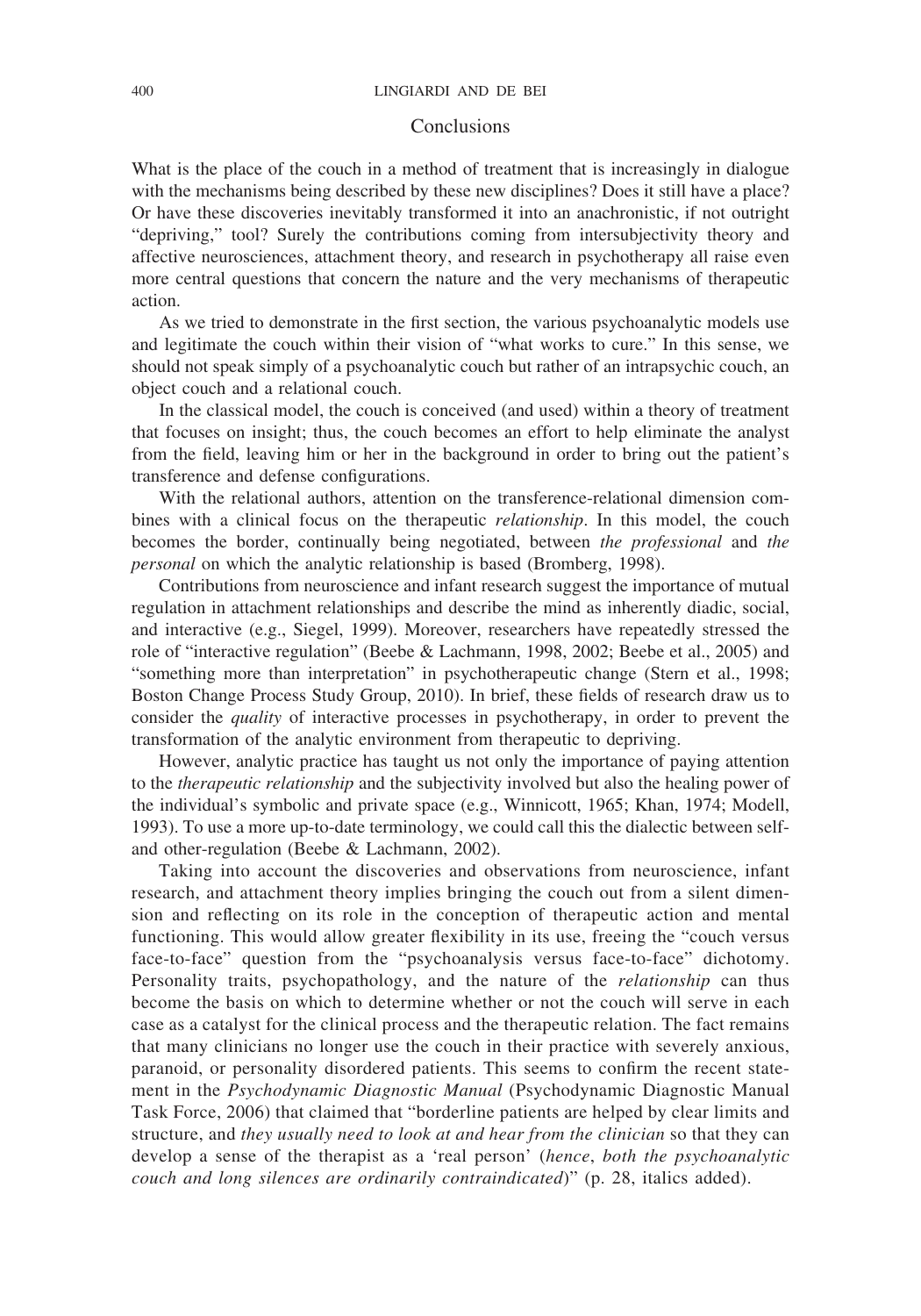In this way, a reference framework is established in which the couch is an option that can be considered, and one that is capable of responding to the clinical reference model and the contributions coming from other disciplines.

Without reducing the value of the couch as an identitarian object (as Bollas, 1989, writes, especially in the beginning, we feel that we are truly analysts because we are behind a couch), we need to recognize that although the couch has graced our consulting rooms for more than a century, we must learn not to take it for granted.

# References

Aron, L. (1996). *A meeting of mind.* Hillsdale, NJ: Analytic Press.

- Aron, L., & Harris, A. (2005). *Relational psychoanalysis, Vol. II: Innovation and expansion (Relational Perspectives Book Series*). Hillsdale, NJ: Analytic Press.
- Balint, M. (1959). *Thrills and regressions.* London, England: Maresfield Library.
- Barber, J. P., & Sharpless, B. A. (2009). New methods–more questions: A commentary on interdisciplinary dialogues. *Psychotherapy Research, 19,* 644–648.
- Beebe, B., Knoublauch, S., Rustin, J., & Sorter, D. (2005). *Forms of intersubjectivity in infant research and adult treatment*. New York, NY: Other Press.
- Beebe, B., & Lachmann, F. (1998). Co-constructing inner and relational process: Self- and mutual regulation in infant research and adult treatment. *Psychoanalytic Psychology, 15,* 1–37.
- Beebe, B., & Lachmann, F. (2002). *Infant research and adult treatment.* Hillsdale, NJ: Analytic Press.
- Betan, E., Heim, A., Conklin, C. Z., & Westen, D. (2005). Countertransference phenomena and personality pathology in clinical practice: An empirical investigation. *American Journal of Psychiatry, 162,* 890–898.
- Bollas, C. (1989). *Forces of destiny: Psychoanalysis and human idiom.* London, England: Free Association Books.
- Boston Change Process Study Group. (2005). The "something more" than interpretation revisited: Sloppiness and co-creativity in the psychoanalytic encounter. *Journal of the American Psychoanalytic Association, 53,* 693–729.
- Boston Change Process Study Group. (2010). *Change in psychotherapy: A unifying paradigm.* New York, NY: Norton.
- Bradley, R., Heim, A., & Westen, D. (2005). Transference phenomena in the psychotherapy of personality disorders: An empirical investigation. *British Journal of Psychiatry, 186,* 342–349.
- Brenner, C. (1976). *Psychoanalytic technique and psychic conflict.* New York, NY: International Universities Press.
- Breuer, J., & Freud, S. (1955). Studies in hysteria. In J. Strachey (Ed. & Trans.), *The standard edition of the complete psychological works of Sigmund Freud* (Vol. 2, pp. 1–252). London, England: Hogarth Press. (Original work published 1893–1898)
- Bromberg, P. M. (1998). *Standing in the spaces.* Hillsdale, NJ: Analytic Press.
- Cameron, P. (2007). *Someday this pain will be useful to you.* New York, NY: Farrar, Straus & Giroux.
- Casement, P. J. (1982). Some pressures on the analyst for physical contact during the re-living of an early trauma. *International Review of Psychoanalysis, 9,* 279–286.
- Celenza, A. (2005). Vis-a`-vis the couch: Where is psychoanalysis? *International Journal of Psychoanalysis, 86,* 1645–1659.
- Chessick, R. D. (1971). Use of the couch in the psychotherapy of borderline patients. *Archives of General Psychiatry, 25,* 306–313.
- Colli, A., & Lingiardi, V. (2009). The Collaborative Interactions Scale: A new transcript-based method for the assessment of therapeutic alliance ruptures and resolutions in psychotherapy. *Psychotherapy Research, 19,* 718–734.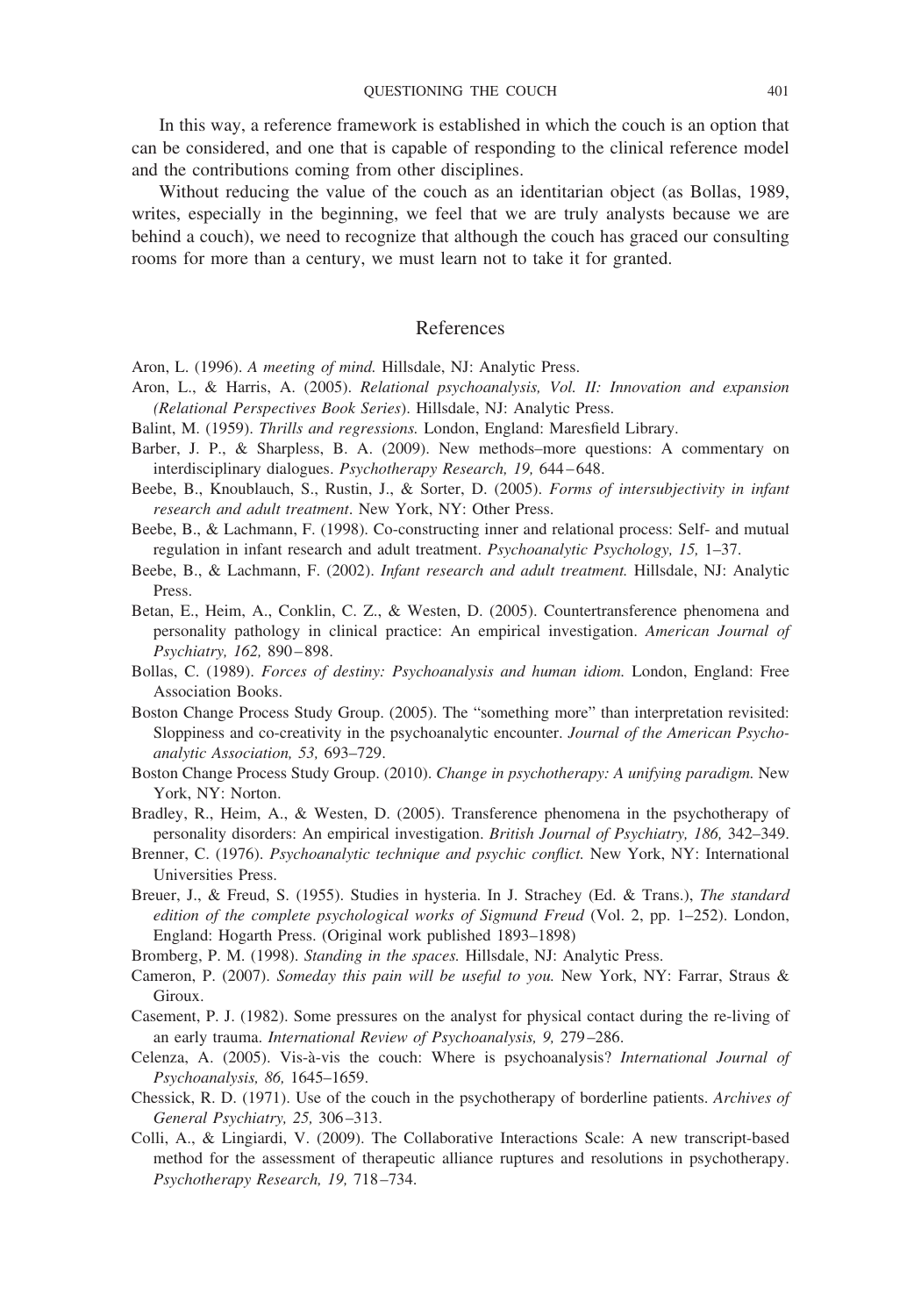- Corrigall, J., & Wilkinson, H. (2003). Revolutionary connections. Psychotherapy and neurosciences. London, England: Karnac.
- Diamond, D., Clarkin, J. F., Stovall-McClough, C., Levy, K. N., Foelsch, P. A., Levine, H., & Yeomans, F. (2003). Patient-therapist attachment: Impact on the therapeutic process and outcome. In M. E. Cortina & M. Marrone (Eds.), *Attachment theory and the psychoanalytic process* (pp. 179–203). London, England: Whurr.
- Diamond, D., Stovall-McClough, C., Clarkin, J. F., & Levy K.N. (2003). Patient-Therapist attachment in the treatment of borderline personality disorder. *Bulletin of Menninger Clinic, 67,* 227–259.
- Ellenberger, H. F. (1970). *The discovery of the unconscious. The history and evolution of dynamic psychiatry.* New York, NY: Basic Books.
- Etchegoyen, H. R. (1986). *The fundamentals of psychoanalytic technique.* New York, NY: Brunner/ Mazel.
- Fairbairn, W. R. D. (1958). On the nature and aims of psycho-analytical treatment. *International Journal of Psychoanalysis, 39,* 374–385.
- Fenichel, O. (1941). *Problems of psychoanalytic technique.* Albany, NY: The Psychoanalytic Quarterly.
- Ferro, A. (1996). Carla's panic attacks: Insight and transformation. *International Journal of Psychoanalysis, 77,* 997–1010.
- Fordham, M. (1978). *Jungian psychotherapy. A study in analytical psychology.* New York, NY: Wiley.
- Frank, A. (1992). A problem with the couch: Incapacities and conflicts. In S. Kramer. & S. Akhtar (Eds.), *When the body SpeKinetic clues* (pp. 80–112). Northvale, NJ: Aronson.
- Frank A. (1995). The couch, psychoanalytic process and psychic change: A case study. *Psychoanalitic Inquiry, 15,* 324–337.
- Freud, S. (1913). *On beginning the treatment (Further recommendations on the technique of psycho-analysis)*. Standard edition. London, England: Hogarth Press.
- Freud, S. (1925). *An autobiographical study*. Standard Edition. London, England: Hogarth Press.
- Gabbard, G. O., & Westen, D. (2003). Rethinking therapeutic action. *International Journal of Psychoanalysis, 84,* 823–841.
- Galatariotou, C. (2000). Internet discussion review: "Psychoanalysis, psychoanalytic psychotherapy and supportive psychotherapy: Contemporary controversies" by Otto Kernberg. *International Journal of Psychoanalysis, 81,* 385–401.
- Gallese, V. (2003). The roots of empathy: The shared manifold hypothesis and the neural basis of intersubjectivity. *Psychopathology, 36,* 171–180.
- Gallese, V., Eagle, M. N., & Migone, P. (2007). Intentional attunement mirror neurons and the neural underpinnings of interpersonal relation. *Journal of the American Psychoanalytic Association, 55,* 132–176.
- Gedo, J. E. (1995). Channels of communication and the analytic setup. *Psychoanalytic Inquiry, 15,* 295–303.
- Gergely, G., & Watson, J. (1996). The social biofeedback model of parental affect-mirroring. *International Journal of Psychoanalysis, 77,* 1181–1212.
- Gill, M. M. (1954). Psychoanalysis and exploratory psychotherapy. *Journal of the American Psychoanalytic Association, 2,* 771–797.
- Gill, M. M. (1994). *Psychoanalysis in transition.* Hillsdale, NJ: Analytic Press.
- Glover, E. (1955). *The technique of psychoanalysis.* New York, NY: International Universities Press.
- Greenberg, J. R., & Mitchell, S. A. (1983). *Object relations in psychoanalytic theory.* Cambridge, MA: Harvard University Press.
- Grotstein, J. S. (1995). A reassessment of the couch in psychoanalysis. *Psychoanalytic Inquiry, 15,* 396–405.
- Guntrip, H. (1961). *Personality structure and human interaction.* New York, NY: International Universities Press.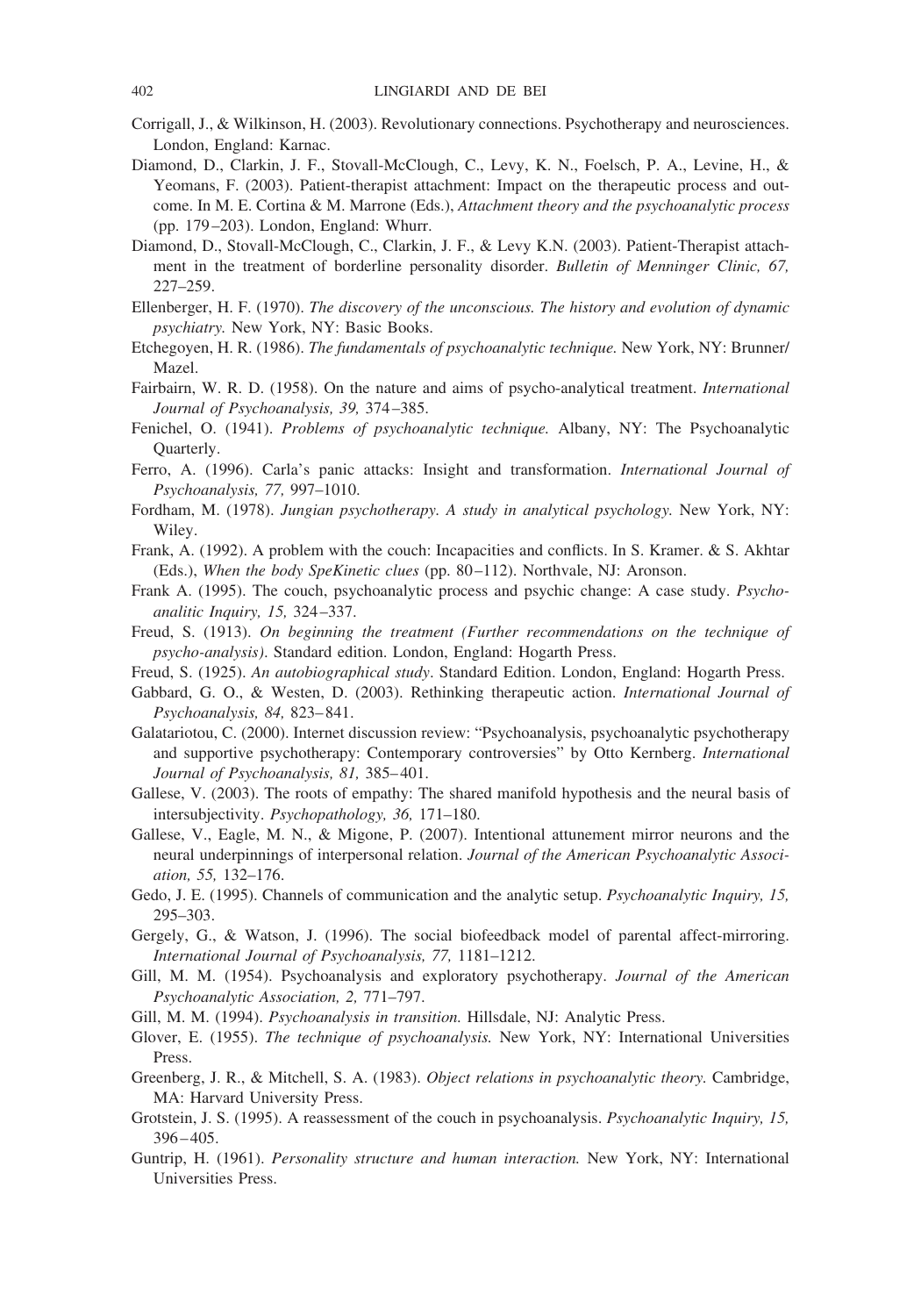- Guntrip, H. (1975). My experience of analysis with Fairbairn and Winnicott. *International Review of Psychoanalysis, 2,* 145–156.
- Hopkins, L. (2006). *False self: The life of Masud Khan.* New York, NY: Other Press.
- Jaffe, J., Beebe, B., Feldstein, S., Crown, S., & Jasnow, M. (2001). Rhythms of dialogue in early infancy. *Monographs of the Society for Research in Child Development, 66,* 409–420.
- Jones, E. E. (2000). Therapeutic action. A guide to psychoanalytic therapy. Northvale, NJ: Jason Aronson.
- Jung, C. G. (1976). *The Tavistock lectures. Collected works, Vol. 18*. Princeton, NJ: Princeton University Press. (Originally published in 1935)
- Jung, C. G. (1961). *Memories, dreams, reflections*. New York, NY: Random House.
- Kernberg, O. F. (1999). Psychoanalysis, psychoanalytic psychotherapy and supportive psychotherapy: Contemporary controversies. *International Journal of Psychoanalysis, 80,* 1075–1091.
- Kernberg, O. F. (2004). *Aggressivity, narcissism, and self-destructiveness in the psychotherapeutic relationship.* New Haven, CT: Yale University Press.
- Khan, M. M. R. (1974). *The privacy of the self: Papers on psychoanalytic theory and technique.* New York, NY: International Universities Press.
- Lemma, A. (2010). *Under the skin. A psychoanalytic study of the body modification.* London, England: Routledge.
- Lichtenberg, J. (1995). Forty-five years of psychoanalytic experiences on, behind, and without the couch. *Psychoanalytic Inquiry, 15,* 280–293.
- Lingiardi, V., & De Bei, F. (2005). Rotture nell'alleanza: Una lettura sistemico-diadica [Alliance ruptures: A systemic-dyadic view]. *Infanzia e Adolescenza, 4,* 81–100.
- Lyons-Ruth, K. (1999). The two-person unconscious: Intersubjective dialogue, implicit relational knowing, and the articulation of meaning. *Psychoanalytic Inquiry, 19,* 567–617.
- Mayes, L., Fonagy, P., & Target, M. (2007). *Developmental science and psychoanalysis. Integration and innovation.* London, England: Karnac.
- Meissner, W. W. (2005). Sdraiarsi o non sdraiarsi (lettino o non lettino): questo è il problema [To couch or not to couch: That is the question]. *Gli argonauti, 27,* 21–66.
- Meissner, W. W. (2007). Mind, brain and self in psychoanalysis. Therapeutic implications of mind-body relation. *Psychoanalytic Psychology, 24,* 333–354.
- Migone, P. (2000). A psychoanalysis on the chair and a psychotherapy on the couch. Implications of Gill's redefinition of the differences between psychoanalysis and psychotherapy. In D. K. Silverman & D. L. Wolitzky (Eds.), *Changing conceptions of psychoanalysis: The legacy of Merton M. Gill* (pp. 219–235)*.* Hillsdale, NJ: Analytic Press.
- Migone, P. (2007). Editoriale. *Psicoterapia e Scienze Umane, 41,* 439–442.
- Mitchell, S. A. (1997). *Influences & autonomy in psychoanalysis.* Hillsdale, NJ: Analytic Press.
- Mitchell, S. A. (2000). *Relationality: From attachment to intersubjectivity.* Hillsdale, NJ: Analytic Press.
- Mitchell, S. A., & Aron, L. (1999). *Relation psychoanalysis. The emergence of a tradition.* Hillsdale, NJ: Analytic Press.
- Modell, A. H. (1993). *The private self.* Cambridge-London: Universities Press.
- Mundo, E. (2006). Neurobiology of dynamic psychotherapy: An integration possible? *Journal of the American Academy of Psychoanalysis and Dynamic Psychiatry, 34,* 679–691.
- Obegi, J. H., & Berant, E. (Eds.). (2009). *Clinical applications of adult attachment research.* New York, NY: Guilford Press.
- Ogden, T. H. (1996). Reconsidering three aspects of psychoanalytic technique. *International Journal of Psychoanalysis, 77,* 883–899.
- Olds, D. D. (2006). Identification: Analytic and biological views. *Journal of the American Psychoanalytic Association, 54,* 17–46.
- Psychodynamic Diagnostic Manual Task Force. (Eds.). (2006). Psychodynamic Diagnostic Manual. Silver Spring, MD: Alliance of Psychoanalytic Organizations.
- Renik, O. (1995). The ideal of the anonymous analyst and the problem of self-disclosure. *Psychoanalytic Quarterly, 64,* 466–495.